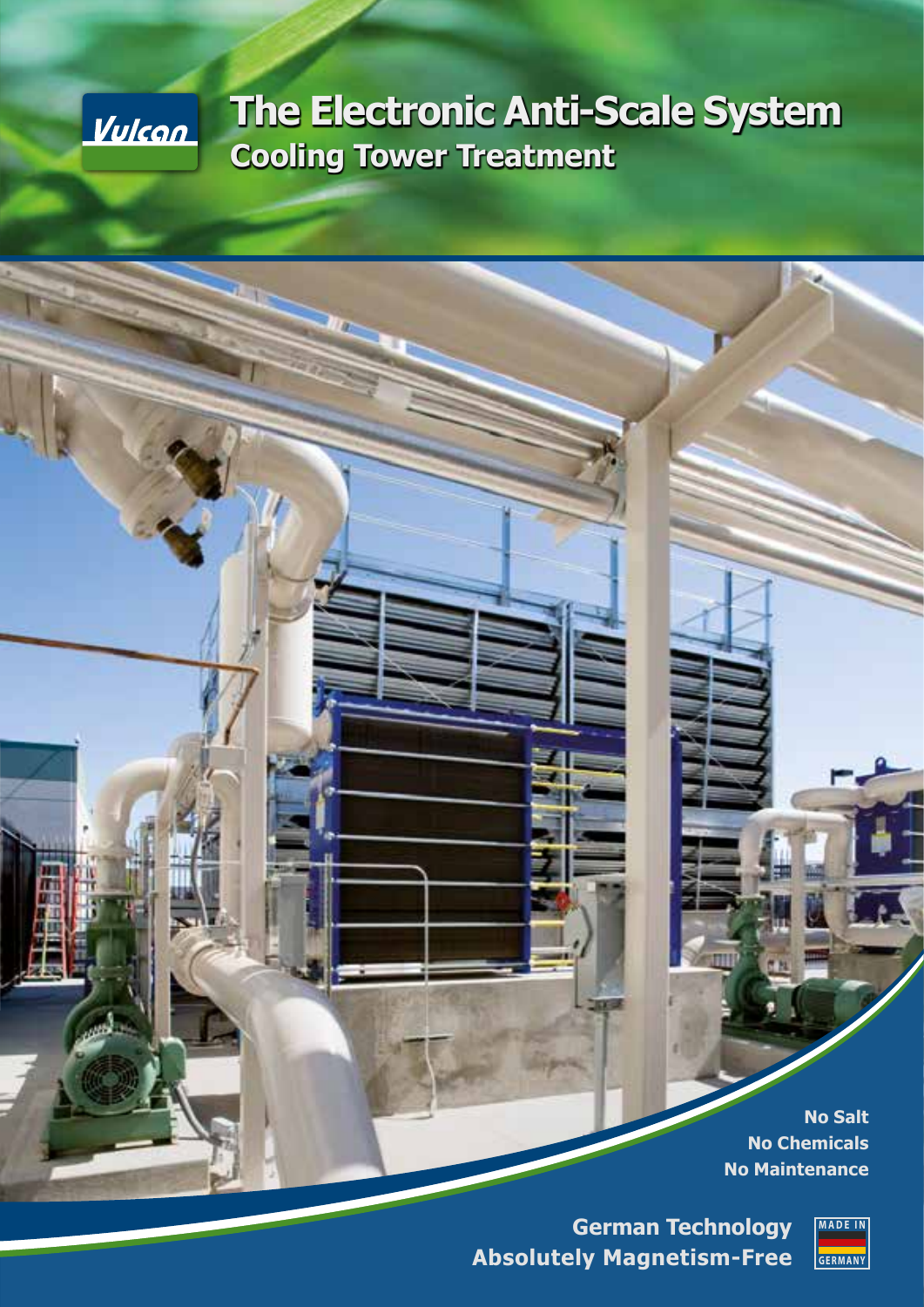

#### **Vulcan – the chemical-free solution**

Scale deposits reduce the effectiveness and increase the operating costs of cooling towers. Using expensive chemicals such as chlorine, phosphates and acids is the traditional way to eliminate the scale problem. The Vulcan water treatment system is the eco-friendly and chemical-free alternative.





## **Improving cooling tower operation by:**

- ► Gently reducing existing scale deposits
- ► Maximizing tower cycles
- ► Reducing water consumption and wastage
- ► Dramatically reducing chemical usage
- ► Reducing bacteria and biofilm
- ► Reducing maintenance, repairs and replacements





#### **Saving money with Vulcan**

By efficiently operating your cooling tower, you can realize substantial savings in office buildings, manufacturing plants, schools, hospitals, etc.

With the Vulcan treatment cooling tower efficiency increases due to longer tower cycles, reduced energy consumption and less need for chemicals and water.

Cooling tower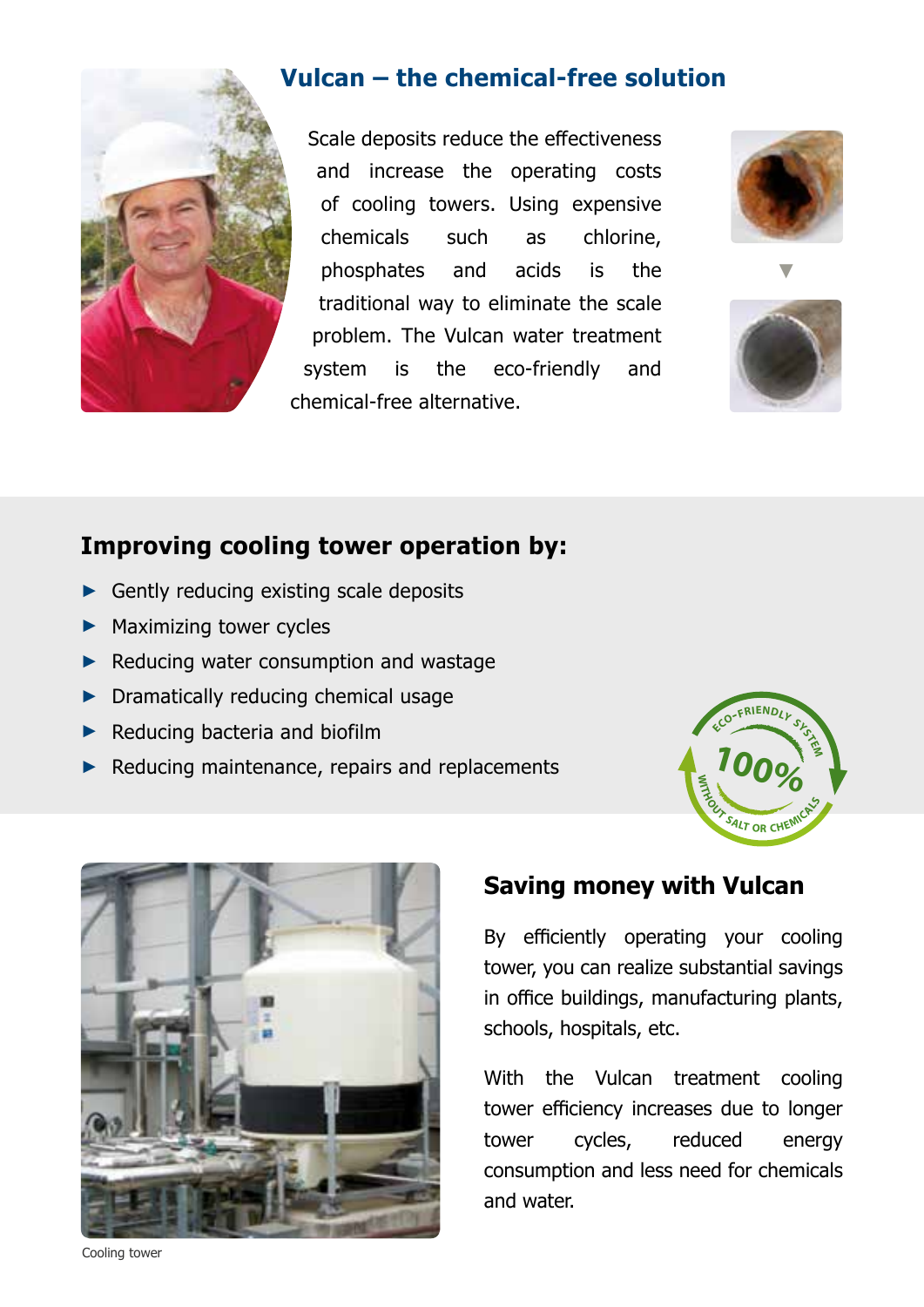

Open loop example

### **Open circuit cooling towers**

Vulcan should be installed just before the heat exchanger. Installation is simple and no pipe cutting is needed. Please ensure to regularly drain the circuit at the bottom of the basin or use a centrifugal filter to take away remaining solids from the cooling tower water.





#### **Case study**

"After installing the Vulcan unit, we were able to stop all chemical based cooling tower treatment. After approximately six months, almost no scale build up was observed.

Small amounts of scale that were found on the cooling tower are easily removed with the wipe of a finger. With these results, we can confirm the effectiveness of the Vulcan"